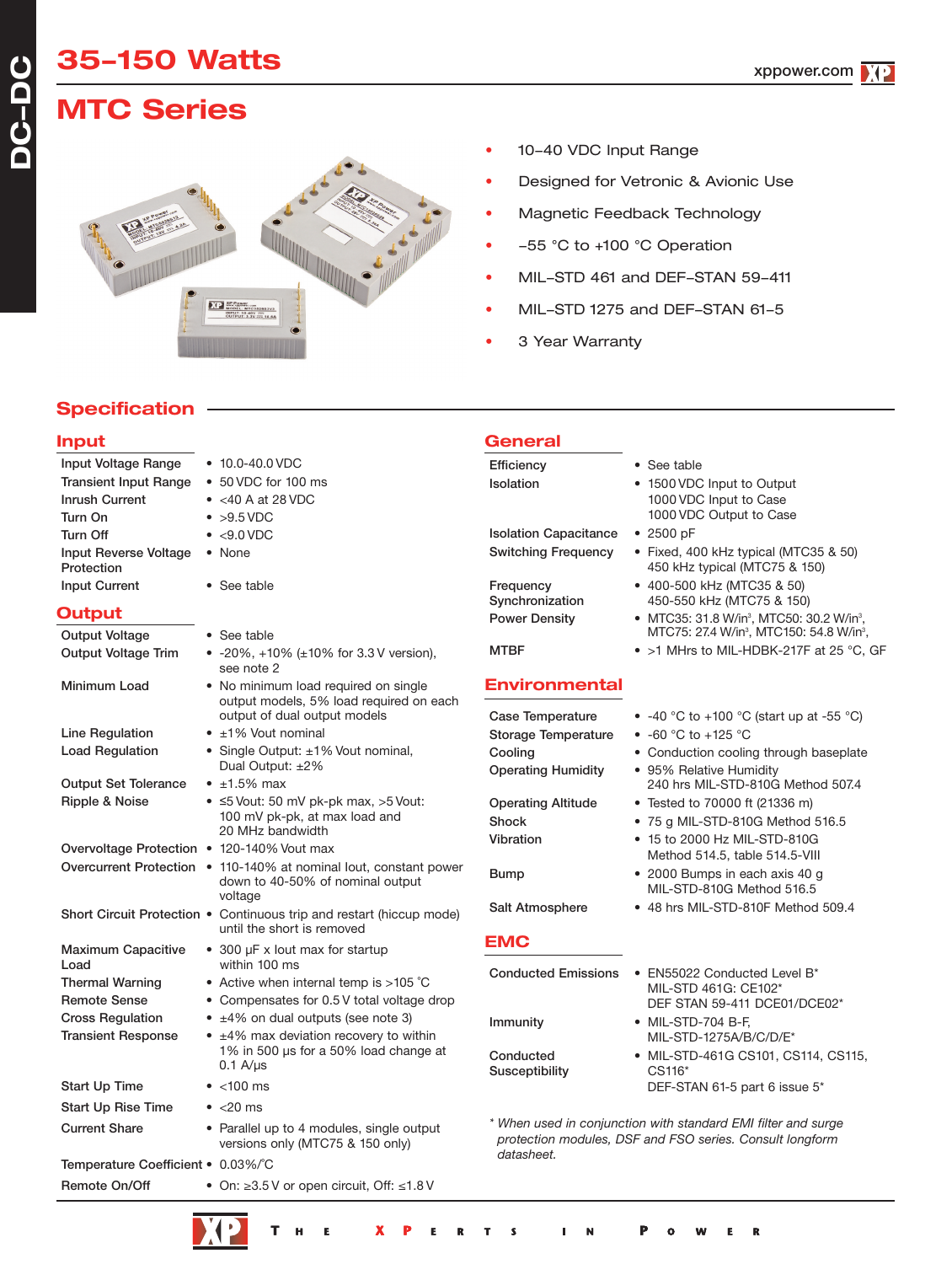# **Models** and Ratings **CONSTRUCER 2016 MTC35/50 MM**

| <b>Output Power</b> | <b>Output Voltage</b> | <b>Output Current</b> |         | Input Current <sup>(1)</sup> | Efficiency <sup>(1)</sup> | <b>Model Number</b> |  |
|---------------------|-----------------------|-----------------------|---------|------------------------------|---------------------------|---------------------|--|
|                     |                       |                       | No Load | <b>Full Load</b>             |                           |                     |  |
| 35W                 | 3.3 VDC               | 10.00 A               | 100 mA  | 1.49A                        | 84%                       | MTC3528S3V3         |  |
| 35 W                | 5.0 VDC               | 7.00 A                | 100 mA  | 1.45 A                       | 86%                       | MTC3528S05          |  |
| 35 W                | 12.0 VDC              | 2.90A                 | 100 mA  | 1.41A                        | 88%                       | MTC3528S12          |  |
| 35 W                | 15.0 VDC              | 2.30A                 | 100 mA  | 1.40A                        | 88%                       | MTC3528S15          |  |
| 35W                 | 28.0 VDC              | 1.30A                 | 100 mA  | 1.48 A                       | 88%                       | MTC3528S28          |  |
| 50 W                | 3.3 VDC               | 15.00 A               | 100 mA  | 2.18A                        | 82%                       | MTC5028S3V3         |  |
| 50 W                | 5.0 VDC               | 10.00 A               | 60 mA   | 2.15A                        | 83%                       | MTC5028S05          |  |
| 50 W                | 12.0 VDC              | 4.20 A                | 70 mA   | 2.13A                        | 84%                       | MTC5028S12          |  |
| 50 W                | 15.0 VDC              | 3.33 A                | 70 mA   | 2.13A                        | 84%                       | MTC5028S15          |  |
| 50 W                | 28.0 VDC              | .80A                  | 120 mA  | 2.15A                        | 83%                       | MTC5028S28          |  |

**Notes**<br>1. Typical and measured at 28 V input

#### 2. Total of voltage trim and remote sense is +10% max.



**Mechanical Details**





- 1. Dimensions are in inches (mm)
- 2. Tolerance: ±0.02 inches (±0.5 mm)
- 3. Weight: 0.14 lb (62 g) approx

**Notes**

- 4. Materials & Finish: Pin - Material: Copper
	- Finish: Nickel plated 2.5 µm Ni and gold plated 0.3 µm Au. Mounting Hole Diameter - 0.126 (3.2) clearance hole

Baseplate - Material: Aluminium Case - Material: Non-conductive plastic

|                | <b>Pin Connections</b> |     |                      |  |  |  |  |  |  |  |  |
|----------------|------------------------|-----|----------------------|--|--|--|--|--|--|--|--|
| Pin            | <b>Single Output</b>   | Pin | <b>Single Output</b> |  |  |  |  |  |  |  |  |
|                | $+V$ in                |     | -Vout                |  |  |  |  |  |  |  |  |
| 2              | Remote On/Off          | 8   | -Sense               |  |  |  |  |  |  |  |  |
| $\overline{3}$ | Synchronization        | 9   | Trim                 |  |  |  |  |  |  |  |  |
|                | Thermal Warning (TW)   | 10  | +Sense               |  |  |  |  |  |  |  |  |
| 5              | $+$ Vout<br>-Vin<br>11 |     |                      |  |  |  |  |  |  |  |  |
| 6              | Case                   |     |                      |  |  |  |  |  |  |  |  |

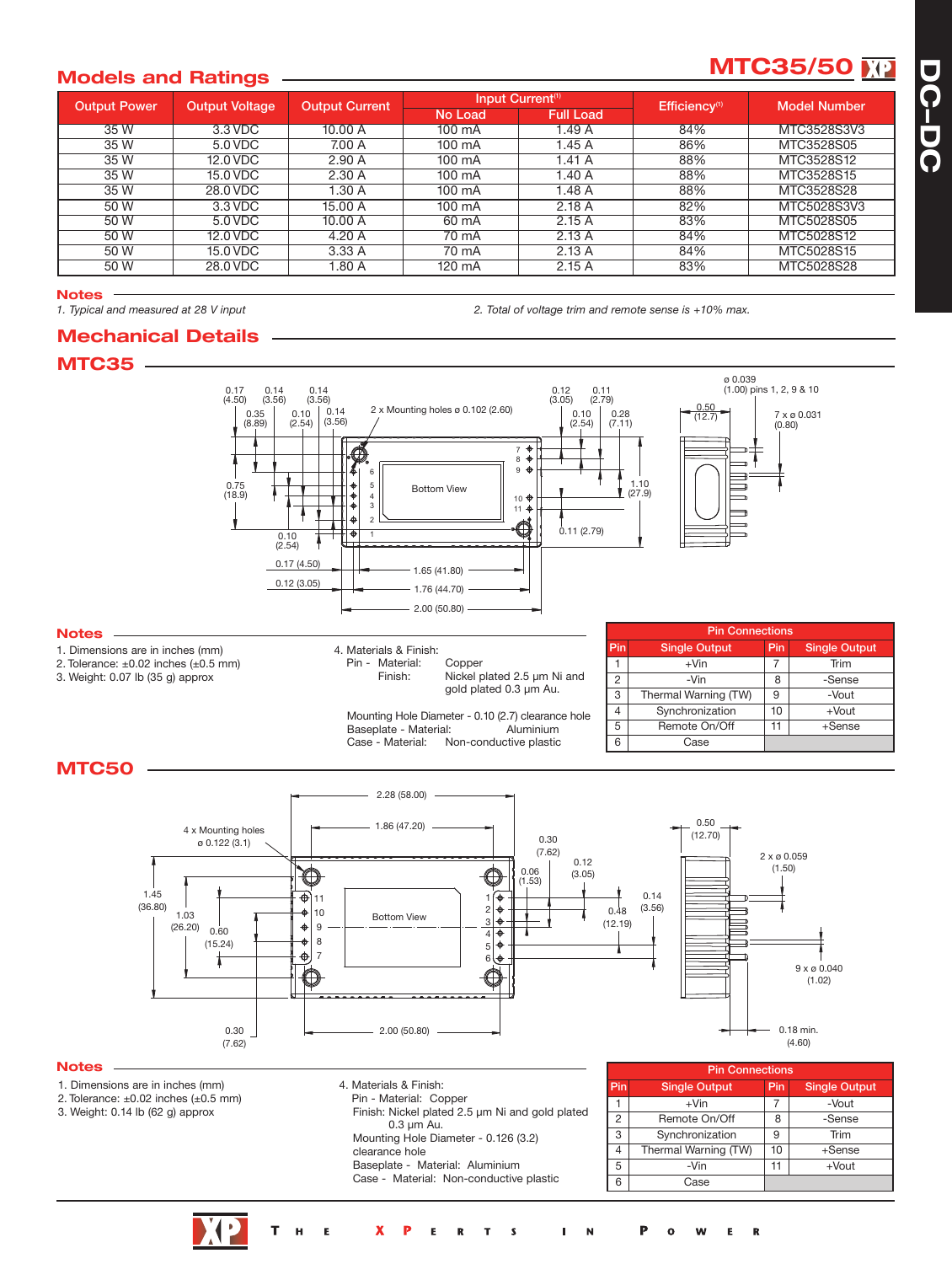# **MOdels** and Ratings <u>**over all and the models and Ratings**</u> **of the models of the models of the models of the models of the models of the models of the models of the models of the models of the models**

| <b>Output Power</b> | <b>Output Voltage</b> | <b>Output Current</b>       |         | Input Current <sup>(1)</sup> | Efficiency <sup>(1)</sup> | <b>Model Number</b> |  |
|---------------------|-----------------------|-----------------------------|---------|------------------------------|---------------------------|---------------------|--|
|                     |                       |                             | No Load | <b>Full Load</b>             |                           |                     |  |
| 66 W                | 3.3 VDC               | 20.00 A                     | 120 mA  | 2.87 A                       | 82%                       | MTC7528S3V3         |  |
| 75 W                | 5.0 VDC               | 15.00 A                     | 130 mA  | 3.19A                        | 84%                       | MTC7528S05          |  |
| 75 W                | 12.0 VDC              | 6.25A                       | 60 mA   | 3.19A                        | 84%                       | MTC7528S12          |  |
| 75 W                | 15.0 VDC              | 5.00 A                      | 40 mA   | 3.19A                        | 84%                       | MTC7528S15          |  |
| 75 W                | 28.0 VDC              | 2.70 A                      | 75 mA   | 3.23A                        | 83%                       | MTC7528S28          |  |
| 75 W                | $±12.0$ VDC           | $\pm 3.13$ A <sup>(4)</sup> | 220 mA  | 3.23A                        | 83%                       | MTC7528D12(3)       |  |
| 75 W                | $±15.0$ VDC           | $\pm 2.50$ A <sup>(4)</sup> | 230 mA  | 3.27A                        | 82%                       | MTC7528D15(3)       |  |
| 132 W               | 3.3 VDC               | 40.00 A                     | 120 mA  | 5.82 A                       | 81%                       | MTC15028S3V3        |  |
| 150 W               | 5.0 VDC               | 30.00 A                     | 147 mA  | 6.38 A                       | 84%                       | MTC15028S05         |  |
| 150 W               | 12.0 VDC              | 12.50 A                     | 70 mA   | 6.38 A                       | 84%                       | MTC15028S12         |  |
| 150 W               | 15.0 VDC              | 10.00 A                     | 75 mA   | 6.30 A                       | 86%                       | MTC15028S15         |  |
| 150 W               | 28.0 VDC              | 5.35 A                      | 170 mA  | 6.30 A                       | 86%                       | MTC15028S28         |  |
| 150 W               | $±12.0$ VDC           | $\pm 6.25$ A <sup>(4)</sup> | 250 mA  | 6.38 A                       | 84%                       | MTC15028D12(3)      |  |
| 150 W               | $±15.0$ VDC           | $±5.00$ A <sup>(4)</sup>    | 275 mA  | 6.31 A                       | 85%                       | MTC15028D15(3)      |  |

#### **Notes**

*1. Typical and measured at 28 V input*

*2. Total of voltage trim and remote sense is +10% max.*

**Mechanical Details**

*3. Minimum load of 5% required on one output for ±4% regulation on the other. 4. Each output can deliver 70% of the combined current when other output delivers between 5% and 30%.*



|                                                |                                                                                      |                                                                                            |                | <b>Pin Connections</b> |                      |  |  |  |  |
|------------------------------------------------|--------------------------------------------------------------------------------------|--------------------------------------------------------------------------------------------|----------------|------------------------|----------------------|--|--|--|--|
|                                                | 2. Tolerance: $\pm 0.02$ inches ( $\pm 0.5$ mm)<br>3. Weight: 0.28 lb (128 g) approx |                                                                                            | Pin            | <b>Single Output</b>   | <b>Dual Output</b>   |  |  |  |  |
| <b>Notes</b>                                   |                                                                                      |                                                                                            |                | $+V$ in                | $+V$ in              |  |  |  |  |
|                                                |                                                                                      |                                                                                            | $\overline{c}$ | Remote On/Off          | Remote On/Off        |  |  |  |  |
| 1. Dimensions are in inches (mm)               |                                                                                      |                                                                                            | 3              | Thermal Warning (TW)   | Thermal Warning (TW) |  |  |  |  |
|                                                |                                                                                      |                                                                                            |                | Case                   | Case                 |  |  |  |  |
|                                                |                                                                                      |                                                                                            | 5              | -Vin                   | -Vin                 |  |  |  |  |
| 4. Materials & Finish:                         |                                                                                      |                                                                                            | 6              | -Vout                  | -Vout                |  |  |  |  |
| Pin -                                          | Material:                                                                            | Copper<br>Nickel plated 2.5 µm Ni and gold plated 0.3 µm Au.<br>0.126 (3.2) clearance hole |                | -Sense                 | Trim                 |  |  |  |  |
| Mounting Hole Diameter -                       | Finish:                                                                              |                                                                                            | $8*$           | Trim                   | Common               |  |  |  |  |
| Baseplate -                                    | Material:                                                                            | Aluminium                                                                                  | 9              | +Sense                 | No Pin               |  |  |  |  |
| Case -                                         | Material: Non-conductive plastic                                                     | 10                                                                                         | +Vout          | +Vout                  |                      |  |  |  |  |
|                                                |                                                                                      |                                                                                            | 11             | Share                  | No Pin               |  |  |  |  |
| *On dual output versions, Pin 8 is 0.08 (2.03) |                                                                                      |                                                                                            | 12             | Synchronization        | Synchronization      |  |  |  |  |